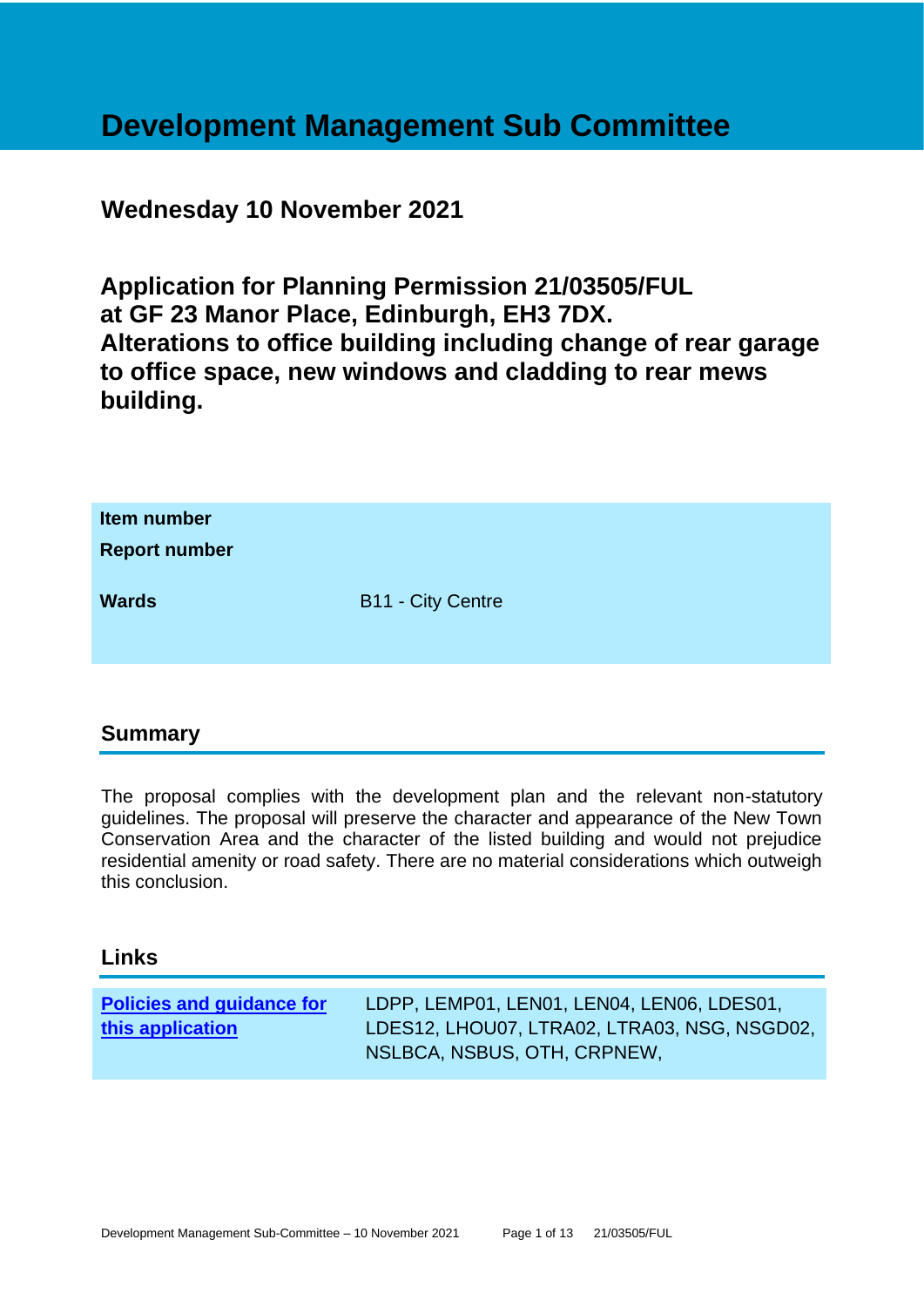# **Report**

**Application for Planning Permission 21/03505/FUL at GF 23 Manor Place, Edinburgh, EH3 7DX. Alterations to office building including change of rear garage to office space, new windows and cladding to rear mews building.**

# **Recommendations**

**1.1** It is recommended that this application be Granted subject to the details below.

# **Background**

#### **2.1 Site description**

The property is a mid-terraced Georgian townhouse in the West End, built in 1825-35 by Robert Brown. It forms part of a category A listed terrace listed on 14.12.1970 ref.29297. It has a large, flat roofed, two storey, linked extension at the rear of the property. This extension fronts onto William Street North West Lane.

It is situated in the Edinburgh World Heritage Site. This application site is located within the New Town Conservation Area.

#### **2.2 Site History**

24 March 2021 - Listed building consent and planning permission withdrawn for the change of use from office to a private members' club with accommodation. Internal and external alterations proposed - (21/00508/LBC, 21/00509/FUL)

#### **Main report**

#### **3.1 Description of the Proposal**

The application is for internal and external alterations. The proposed changes include:

#### Mews

- − Alteration to the lower ground floor garages to form an office
- − Replace garage doors with new aluminium window and doors
- − Remove existing windows and replace with aluminium windows
- − New sandstone ashlar cladding over the existing east elevation (Mews) wall
- − Open up previous rooflights
- − Lower Ground Floor
- − Convert WC to form two shower rooms
- − Alterations to remove changing room and replace with WC
- − Take down wall to enlarge gym
- − Form opening to connect the two buildings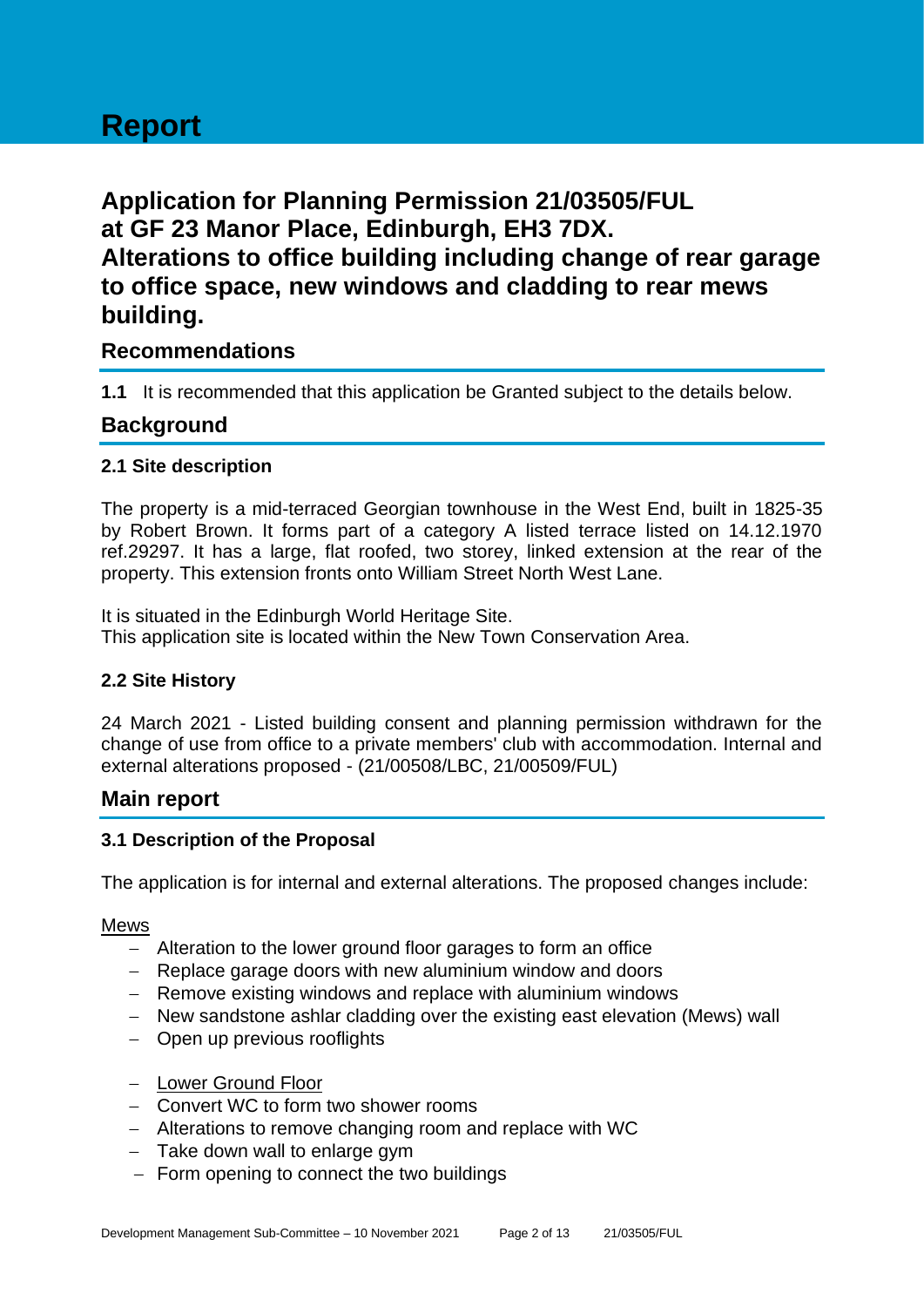#### Ground Floor

- − Remove wall and ramp up floor to provide level access
- − Remove existing toilets and fit new accessible WC

#### First Floor

− Form new slapping between breakout space/lounge and meeting room

#### Second Floor

- − Add rooflight to front elevation
- − Rear office to be converted to WCs

#### **3.2 Determining Issues**

Section 25 of the Town and Country Planning (Scotland) Act 1997 states - Where, in making any determination under the planning Acts, regard is to be had to the development plan, the determination shall be made in accordance with the plan unless material considerations indicate otherwise.

Section 59 of the Planning (Listed Buildings and Conservation Areas) (Scotland) Act 1997 states that in considering whether to grant planning permission for development which affects a listed building or its setting, a planning authority shall have special regard to the desirability of preserving the building or its setting or any features of special architectural or historic interest which it possesses.

Section 64 of the Planning (Listed Buildings and Conservation Areas) (Scotland) Act 1997 states - special attention shall be paid to the desirability of preserving or enhancing the character or appearance of the conservation area.

Do the proposals comply with the development plan?

If the proposals do comply with the development plan, are there any compelling reasons for not approving them?

If the proposals do not comply with the development plan, are there any compelling reasons for approving them?

#### **3.3 Assessment**

To address these determining issues, the Committee needs to consider whether:

- (a) the proposal is acceptable in principle;
- (b) the proposal will affect the character of the listed building;
- (c) the proposal will preserve or enhance the character and appearance of the conservation area;
- (d) the proposal will be detrimental to the amenity of neighbours and
- (e) any public comments raised have been addressed.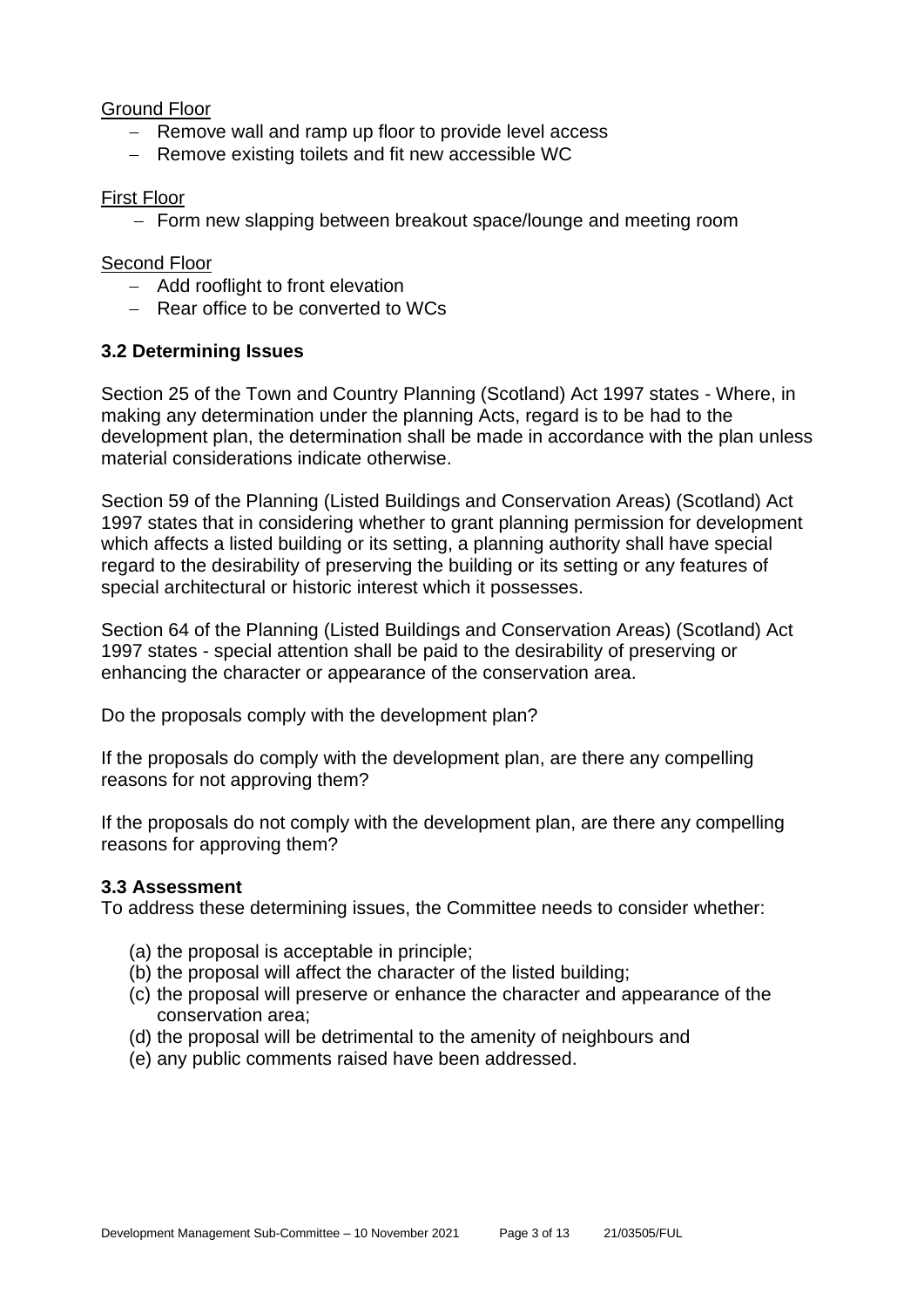#### (a) Principle

The proposal involves the alteration of the rear lower ground floor garage to form an additional office area. The garage extension is part of the curtilage of the site and is an incidental function of its lawful use. In these circumstances, the change of the garage to office accommodation does not constitute a material change of use of the building or associated land.

#### b) Character of Listed Building

The Historic Environment Policy for Scotland (HEPS) outlines how we should undertake our collective duty of care whenever a decision in the planning system will affect the historic environment. There are three key areas which define how the historic environment should be understood, recognised and managed to support participation and positive outcomes, including "Managing Change" under policies HEP2, HEP3 and HEP4.

The Guidance on Listed Buildings and Conservation Areas presumes against any alterations that would seriously detract from the character of the listed building.

The existing rear extension is a two-storey modern structure that forms an unsympathetic addition to the area. The extension does not enhance the character of the listed building and forms an incongruous addition to the rear elevation.

The alterations to the rear propose aluminium framed windows, a new glazed entrance, the re-opening of previous rooflights and new cladding to the William Street North West Lane elevation. The cladding is to be finished in sandstone ashlar with darker sandstone edge details. Conditions have been attached to secure the type and form of the new stone and the type of rooflights to ensure the character of the building is not adversely affected. The proposed materials are high quality and would form a contemporary addition to the rear elevation of the building. It would be clearly read as a modern intervention within the building's historical narrative and would be a significant improvement on the character of the existing rear extension.

The proposed internal alterations would impact areas of secondary importance and would not result in any adverse effect to architectural or historic features. The proposed alterations do not involve works to internal spaces of significance or architectural merit; the rooms on the first floor are plainly decorated and the proposed opening between the meeting room and breakout space would not adversely affect the appreciation of the building's plan form.

The addition of a rooflight to the building's front elevation would have no adverse effect on its character.

The works would not adversely affect the historical or architectural character of the building and are acceptable.

Historic Environment Scotland has no objections to the proposals.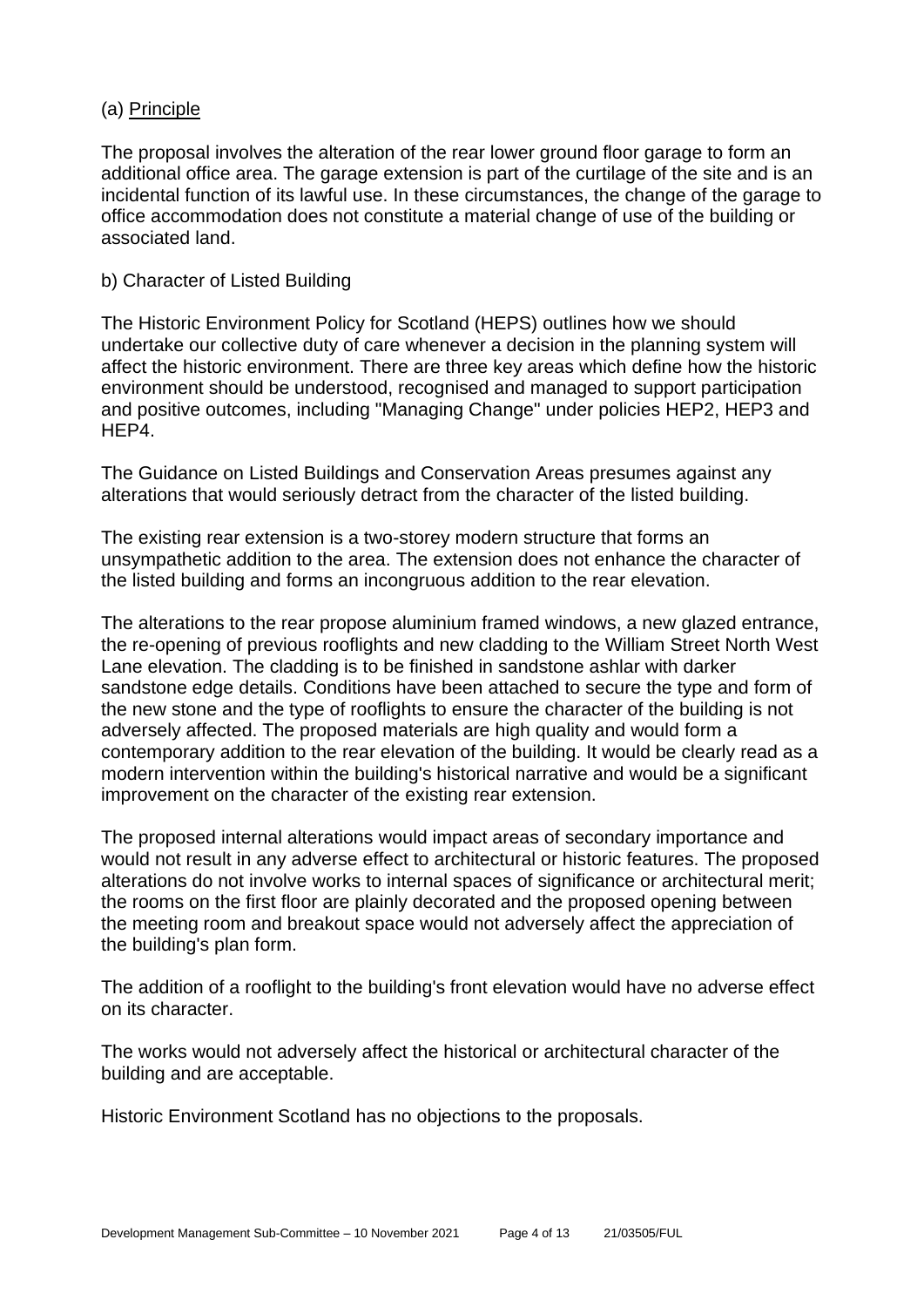#### (c) Impact on the Conservation Area

Policy Env 6 of the LDP requires development proposals to preserve or enhance the character or appearance of the conservation area and is consistent with the relevant conservation character appraisal.

The New Town Conservation Area Character Appraisal summary states that the area is typified by the formal plan layout, spacious stone-built terraces, broad streets and an overall classical elegance. The buildings are of a generally consistent three storey and basement scale, with some four-storey corner and central pavilions.

The addition of a conservation rooflight to the front elevation of the building would follow the fenestration pattern of the Georgian building and would create a symmetrical addition to the elevation. The new rooflight would not be directly visible from the immediate streetscape and would not detract from the character of the conservation area.

The external alterations proposed to the rear would be restricted to the existing nonoriginal two-storey extension facing towards William Street North West Lane. The structure is of little architectural and historical merit and does not positively contribute to the character of the conservation area. The alterations to the façade would use sandstone ashlar with darker sandstone edge details and would introduce a modern and high-quality elevation that would in turn enhance the character of the exisitng structure. The proposed design and use of high-quality materials would provide a distinct and sympathetic contrast with the simple detailing of the Georgian architecture of the surrounding historic properties.

The proposal would not have a detrimental effect on the character or appearance of the New Town Conservation Area or the Edinburgh World Heritage Site and complies with LDP Policy Env 6.

#### (d) Impact on Neighbouring Amenity

LDP Policy Des 5 (Development Design - Amenity) states that planning permission will be granted where it is demonstrated that the amenity of neighbouring developments is not adversely affected and that future occupiers have acceptable levels of amenity in relation to noise, daylight, sunlight, privacy or immediate outlook.

LDP Policy Des 12 (Alterations and Extensions) of the adopted Edinburgh Local Development Plan states that planning permission will be granted for alterations and extensions to existing buildings which 'in their design and form, choice of materials and positioning are compatible with the character of the existing building and will not be detrimental to neighbourhood amenity and character'.

The application is for a modest increase in office space to the rear of the building; it would not create an intensification of the lawful use and would not have a detrimental impact on the amenity of neighbours. The proposal would not exacerbate anti-social activity within the area.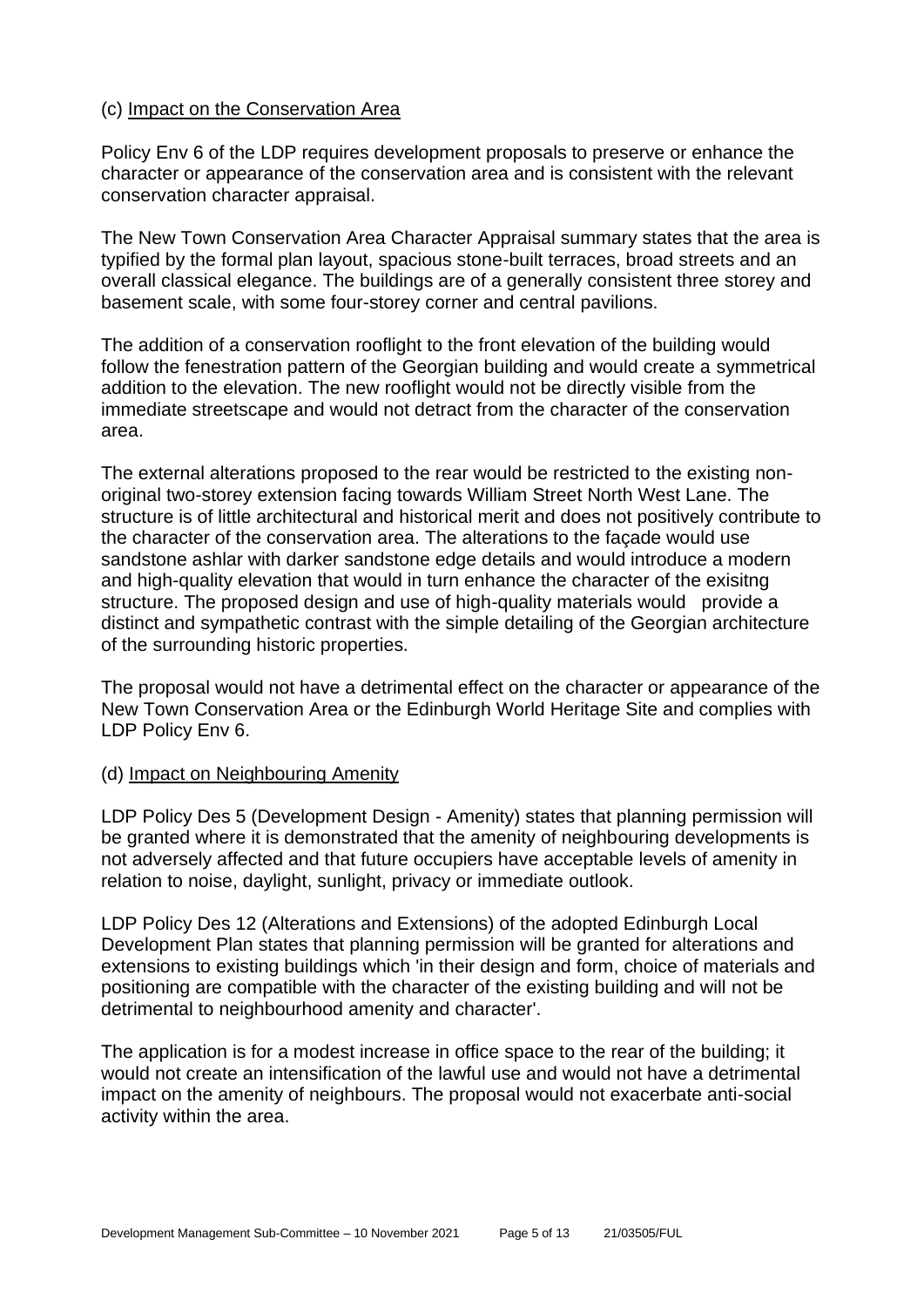The proposal would not result in the loss of daylight or sunlight to neighbouring properties, as there are no significant external changes which would result in any adverse impact on amenity.

In terms of privacy, the north and south facing windows on the rear extension already overlook neighbouring gardens and parking areas. The proposed replacement of these windows with matching units would not create any further impact on existing privacy and overlooking of these areas..

The re-opening of rooflights on the flat roof would result in the east elevation of 21 and 25 Manor Place being visible from within the building. However, whilst the distance between the windows to the rear of the neighbouring buildings and those proposed on the roof would be less than 18 metres, any user of the office would have to look at an upward angle to view the windows of neighbouring buildings. In such circumstances, the impact on privacy would be acceptable.

The proposed alterations would not result in an unacceptable loss of neighbouring amenity in terms of daylight, overshadowing or overlooking. The proposal complies with LDP policies Des 5 and Des 12 in terms of neighbouring amenity.

#### (e) Public comments

The application has received 32 letters of representation, all objecting to the proposal.

#### Material Considerations

- − Impact on the listed building addressed in section 3.3(b);
- − Impact on the conservation area addressed in section 3.3(c);
- − Impact on residential amenity addressed in section 3.3(cd of the assessment;
- − Increase in anti-social behaviour addressed in section 3.3(d);

#### Non-Material Considerations

- − The increase in office space would have a negative impact on pollution levels the proposal is not for a change of use and is not relevant to this planning application.
- − Maintenance of the building not relevant to planning process. This would be a civil matter;
- − Impact from building works not relevant to planning process.
- − Increase in fire risk not relevant to planning applications. This would be addressed through the building warrant process;
- − Impact on security of area not relevant to this planning application.
- − Negative impact from rear advertisement logo this element does not form part of this application.
- − The commercial use is inappropriate in this area -the proposal is not for a change of use and is not relevant to this planning application.
- − The proposal would impact the provision of parking the proposal is not for a change of use and is not relevant to this planning application.
- − The proposal would have a negative impact on waste not relevant to this planning application.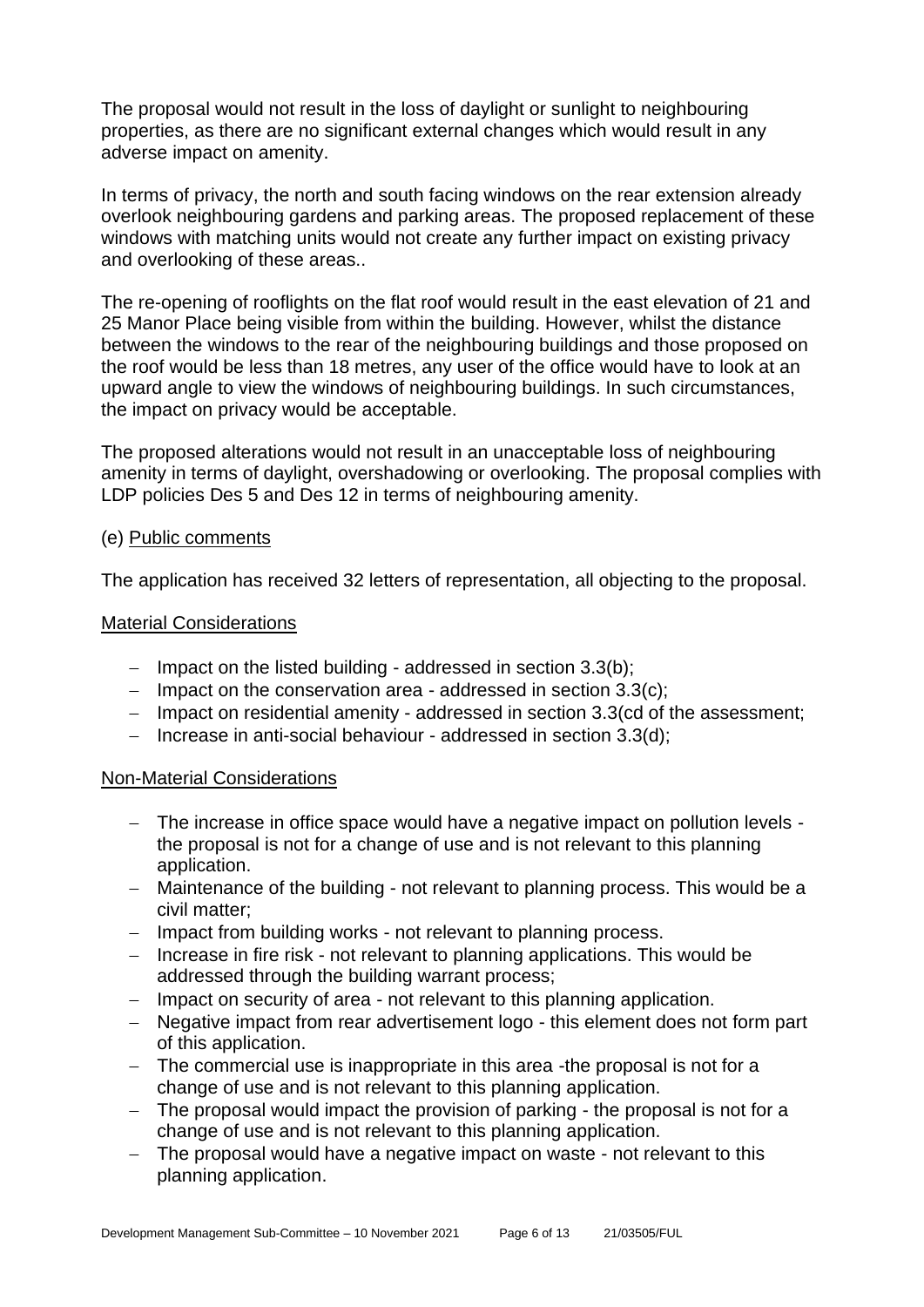It is recommended that this application be Granted subject to the details below.

#### **3.4 Conditions/reasons/informatives**

#### **Conditions** :-

- 1. The main walling shall be laid in fine grained yellow/pink Cop Crag sandstone and Elswick grey for the edge band.
- 2. Details of the new rooflights to be installed within the rear extension shall be submitted for approval by the Planning Authority prior to the commencement of works.

#### **Reasons**:-

- 1. In order to safeguard the character of the statutorily listed building.
- 2. In order to safeguard the character of the statutorily listed building.

#### **Informatives**

It should be noted that:

- 1. The works hereby permitted shall be commenced no later than the expiration of three years from the date of this consent.
- 2. No development shall take place on the site until a 'Notice of Initiation of Development' has been submitted to the Council stating the intended date on which the development is to commence. Failure to do so constitutes a breach of planning control, under Section 123(1) of the Town and Country Planning (Scotland) Act 1997.
- 3. As soon as practicable upon the completion of the development of the site, as authorised in the associated grant of permission, a 'Notice of Completion of Development' must be given, in writing to the Council.
- 4. This consent is for planning permission only. Work must not begin until other necessary consents, e.g. listed building consent, have been obtained.

# **Financial impact**

**4.1 The financial impact has been assessed as follows:**

# **Risk, Policy, compliance and governance impact**

**5.1** Provided planning applications are determined in accordance with statutory legislation, the level of risk is low.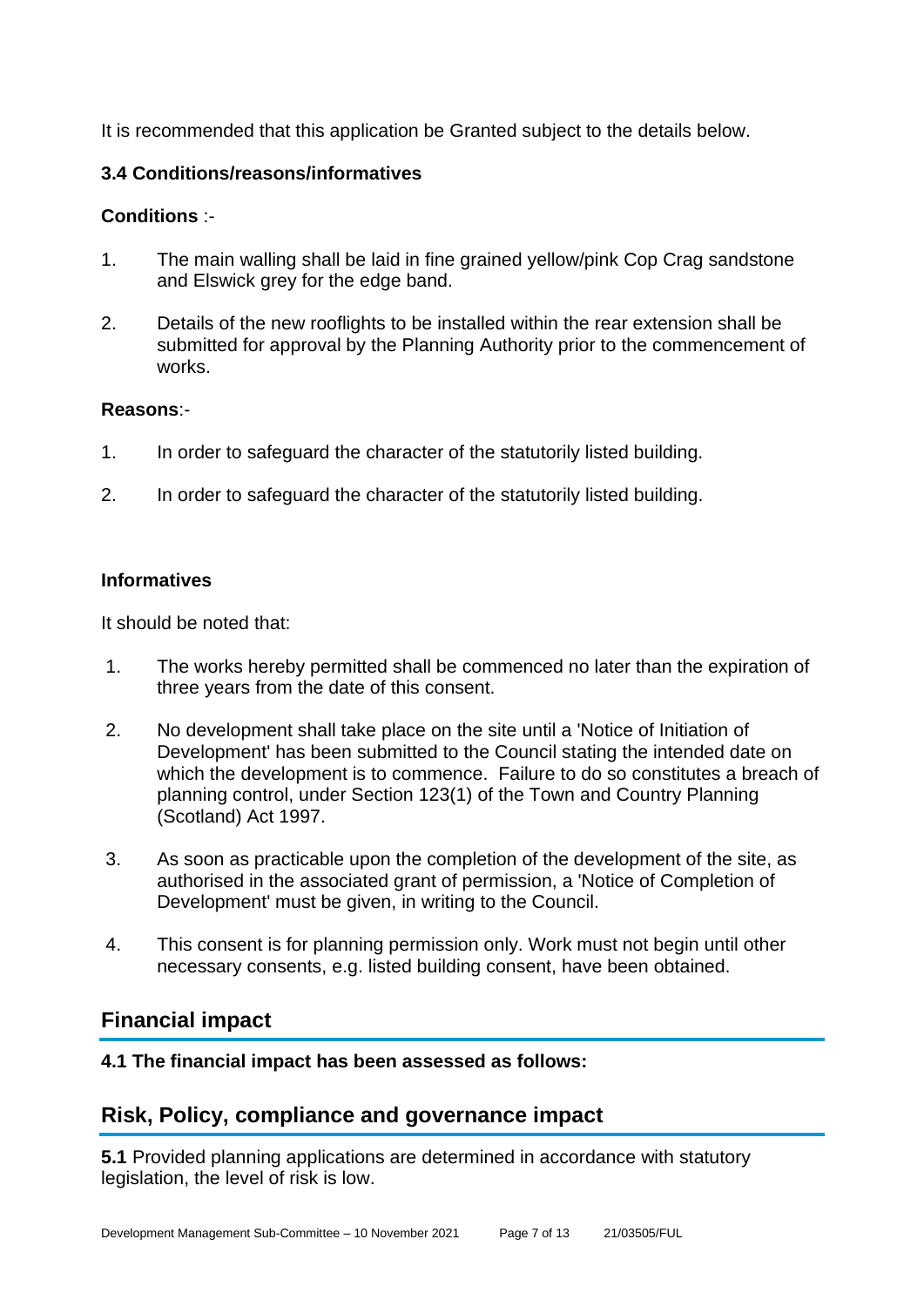# **Equalities impact**

#### **6.1 The equalities impact has been assessed as follows:**

The application has been assessed and has no impact in terms of equalities or human rights.

# **Sustainability impact**

#### **7.1 The sustainability impact has been assessed as follows:**

This application is not subject to the sustainability requirements of the Edinburgh Design Guidance.

## **Consultation and engagement**

#### **8.1 Pre-Application Process**

There is no pre-application process history.

#### **8.2 Publicity summary of representations and Community Council comments**

Thirty Two objection comments have been received.

## **Background reading/external references**

- To view details of the application go to
- **[Planning and Building Standards online services](https://citydev-portal.edinburgh.gov.uk/idoxpa-web/search.do?action=simple&searchType=Application)**
- [Planning guidelines](http://www.edinburgh.gov.uk/planningguidelines)
- Conservation [Area Character Appraisals](http://www.edinburgh.gov.uk/characterappraisals)
- **[Edinburgh Local Development Plan](http://www.edinburgh.gov.uk/localdevelopmentplan)**
- **[Scottish Planning Policy](http://www.scotland.gov.uk/Topics/Built-Environment/planning/Policy)**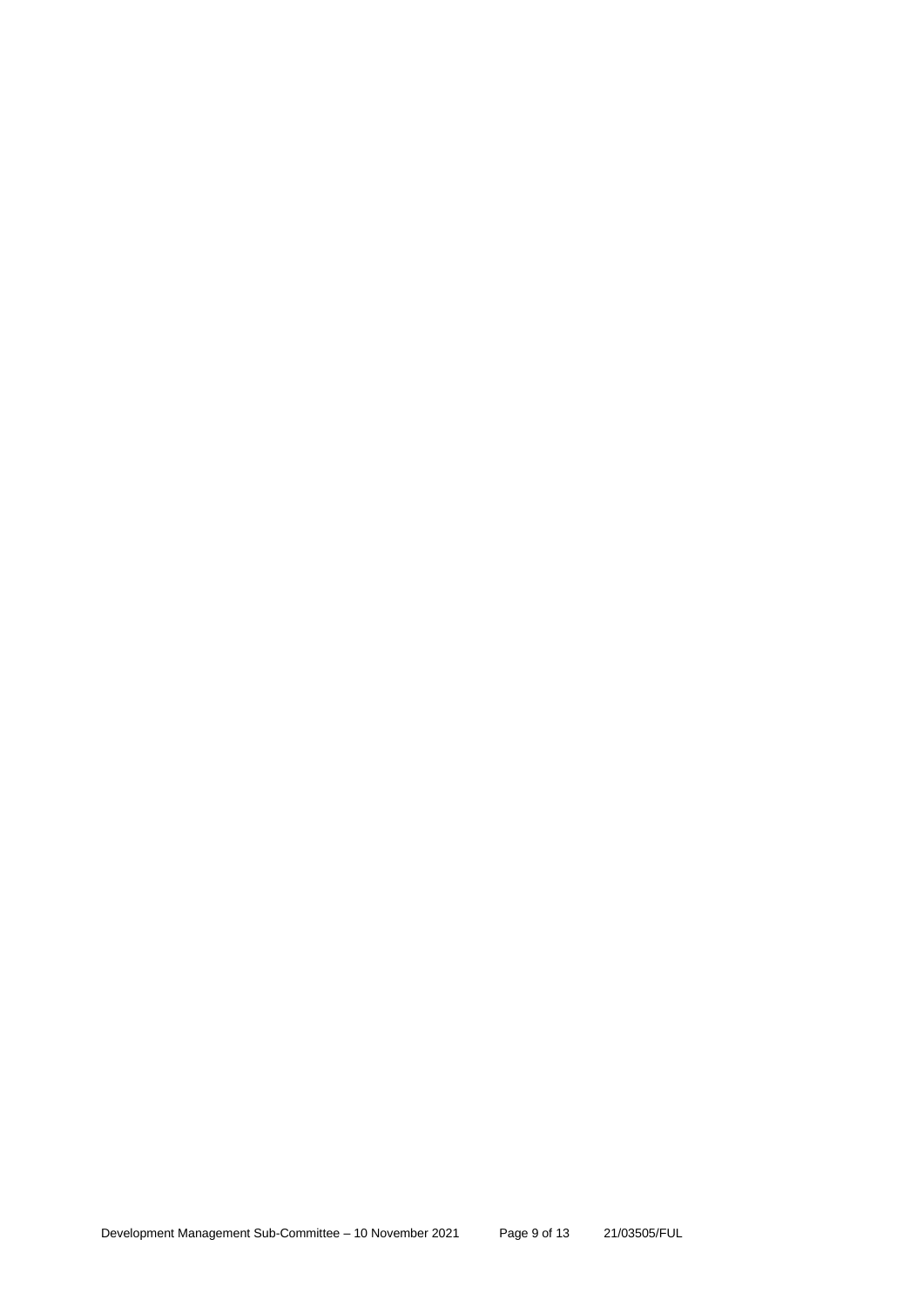| <b>Statutory Development</b>  |                                                                                                                                                                                                                                                                                                                                                                                                                                              |
|-------------------------------|----------------------------------------------------------------------------------------------------------------------------------------------------------------------------------------------------------------------------------------------------------------------------------------------------------------------------------------------------------------------------------------------------------------------------------------------|
| <b>Plan Provision</b>         | Section 25 of the Town and Country Planning<br>(Scotland) Act 1997 states - Where, in making any<br>determination under the Planning Acts, regard is to be<br>had to the development plan, the determination shall be<br>made in accordance with the plan unless material<br>considerations indicate otherwise.                                                                                                                              |
|                               | Section 59 of the Planning (Listed Buildings and<br>Conservation Areas) (Scotland) Act 1997 states that in<br>considering whether to grant planning permission for<br>development which affects a listed building or its<br>setting, a planning authority shall have special regard to<br>the desirability of preserving the building or its setting or<br>any features of special architectural or historic interest<br>which it possesses. |
|                               | Section 64 of the Planning (Listed Buildings and<br>Conservation Areas) (Scotland) Act 1997 states -<br>special attention shall be paid to the desirability of<br>preserving or enhancing the character or appearance of<br>the conservation area.                                                                                                                                                                                           |
|                               | Do the proposals comply with the development plan?                                                                                                                                                                                                                                                                                                                                                                                           |
|                               | If the proposals do comply with the development plan,<br>are there any compelling reasons for not approving<br>them?                                                                                                                                                                                                                                                                                                                         |
|                               | If the proposals do not comply with the development<br>plan, are there any compelling reasons for approving<br>them?                                                                                                                                                                                                                                                                                                                         |
| Date registered               | 28 June 2021                                                                                                                                                                                                                                                                                                                                                                                                                                 |
| <b>Drawing numbers/Scheme</b> | $01 - 06,$                                                                                                                                                                                                                                                                                                                                                                                                                                   |
|                               | Scheme 1                                                                                                                                                                                                                                                                                                                                                                                                                                     |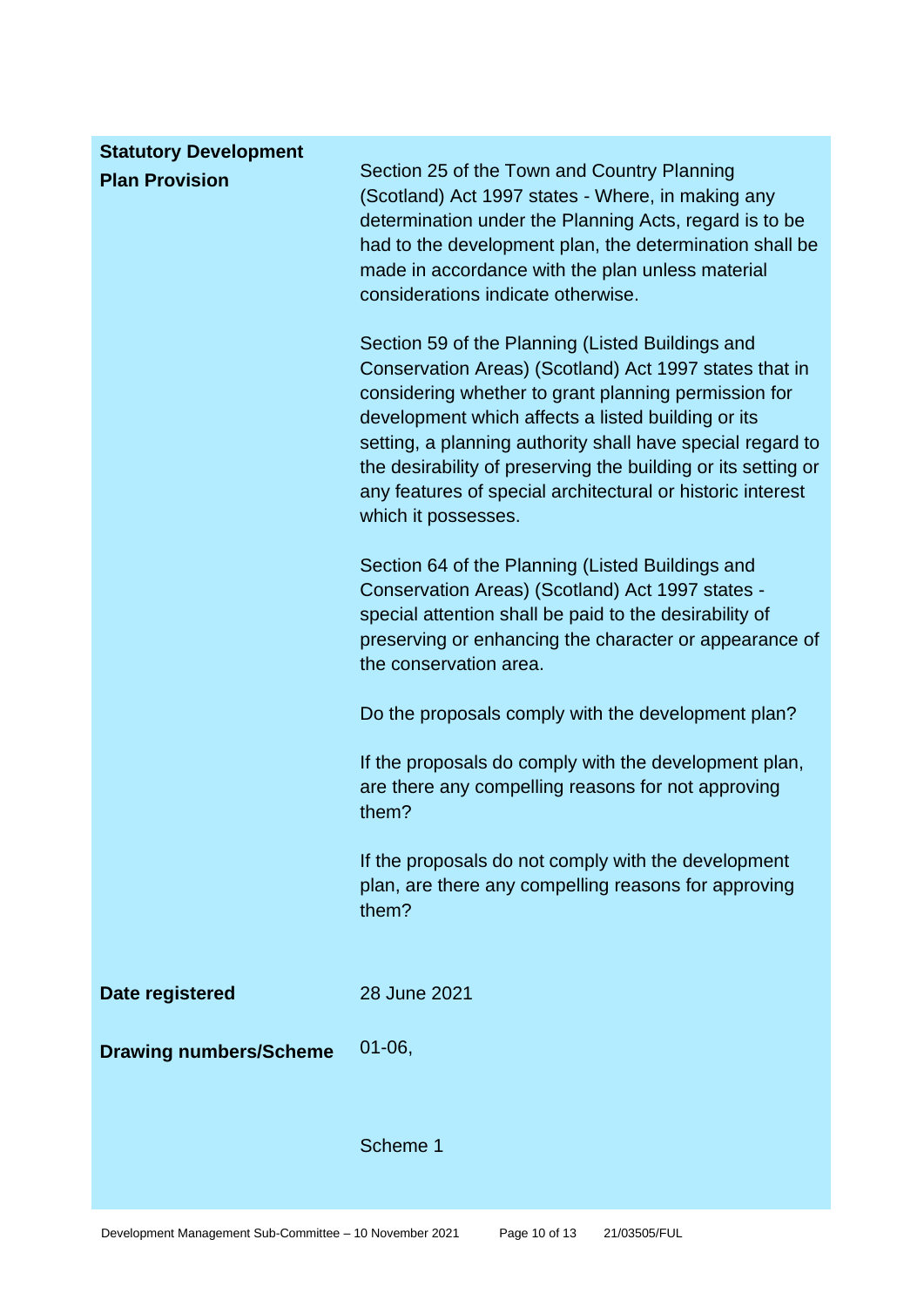**David Givan** Chief Planning Officer PLACE The City of Edinburgh Council

Contact: Adam Gloser, Assistant Planner E-mail:adam.gloser@edinburgh.gov.uk

# **Links - Policies**

#### **Relevant Policies:**

#### **Relevant policies of the Local Development Plan.**

LDP Policy Emp 1 (Office Development) identifies locations and circumstances in which office development will be permitted.

LDP Policy Env 1 (World Heritage Site) protects the quality of the World Heritage Site and its setting.

LDP Policy Env 4 (Listed Buildings - Alterations and Extensions) identifies the circumstances in which alterations and extensions to listed buildings will be permitted.

LDP Policy Env 6 (Conservation Areas - Development) sets out criteria for assessing development in a conservation area.

LDP Policy Des 1 (Design Quality and Context) sets general criteria for assessing design quality and requires an overall design concept to be demonstrated.

LDP Policy Des 12 (Alterations and Extensions) sets criteria for assessing alterations and extensions to existing buildings.

LDP Policy Hou 7 (Inappropriate Uses in Residential Areas) establishes a presumption against development which would have an unacceptable effect on the living conditions of nearby residents.

LDP Policy Tra 2 (Private Car Parking) requires private car parking provision to comply with the parking levels set out in Council guidance, and sets criteria for assessing lower provision.

LDP Policy Tra 3 (Private Cycle Parking) requires cycle parking provision in accordance with standards set out in Council guidance.

#### **Relevant Non-Statutory Guidelines**

**Non-Statutory guidelines** Edinburgh Design Guidance supports development of the highest design quality and that integrates well with the existing city. It sets out the Council's expectations for the design of new development, including buildings, parking, streets and landscape, in Edinburgh.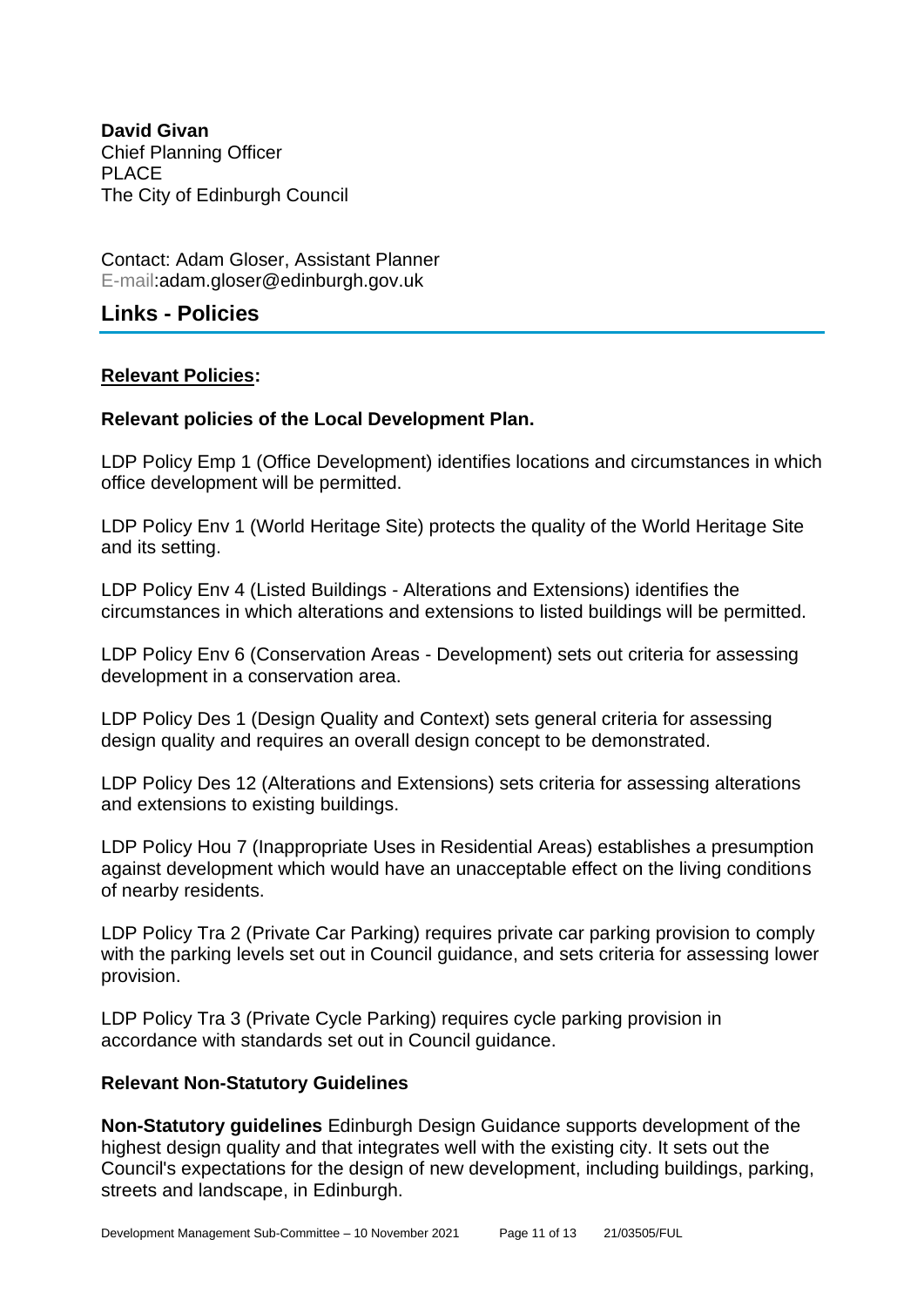**Non-statutory guidelines** 'LISTED BUILDINGS AND CONSERVATION AREAS' provides guidance on repairing, altering or extending listed buildings and unlisted buildings in conservation areas.

**Non-statutory guidelines** 'GUIDANCE FOR BUSINESSES' provides guidance for proposals likely to be made on behalf of businesses. It includes food and drink uses, conversion to residential use, changing housing to commercial uses, altering shopfronts and signage and advertisements.

#### **Other Relevant policy guidance**

**The New Town Conservation Area Character Appraisal** states that the area is typified by the formal plan layout, spacious stone built terraces, broad streets and an overall classical elegance. The buildings are of a generally consistent three storey and basement scale, with some four storey corner and central pavilions.